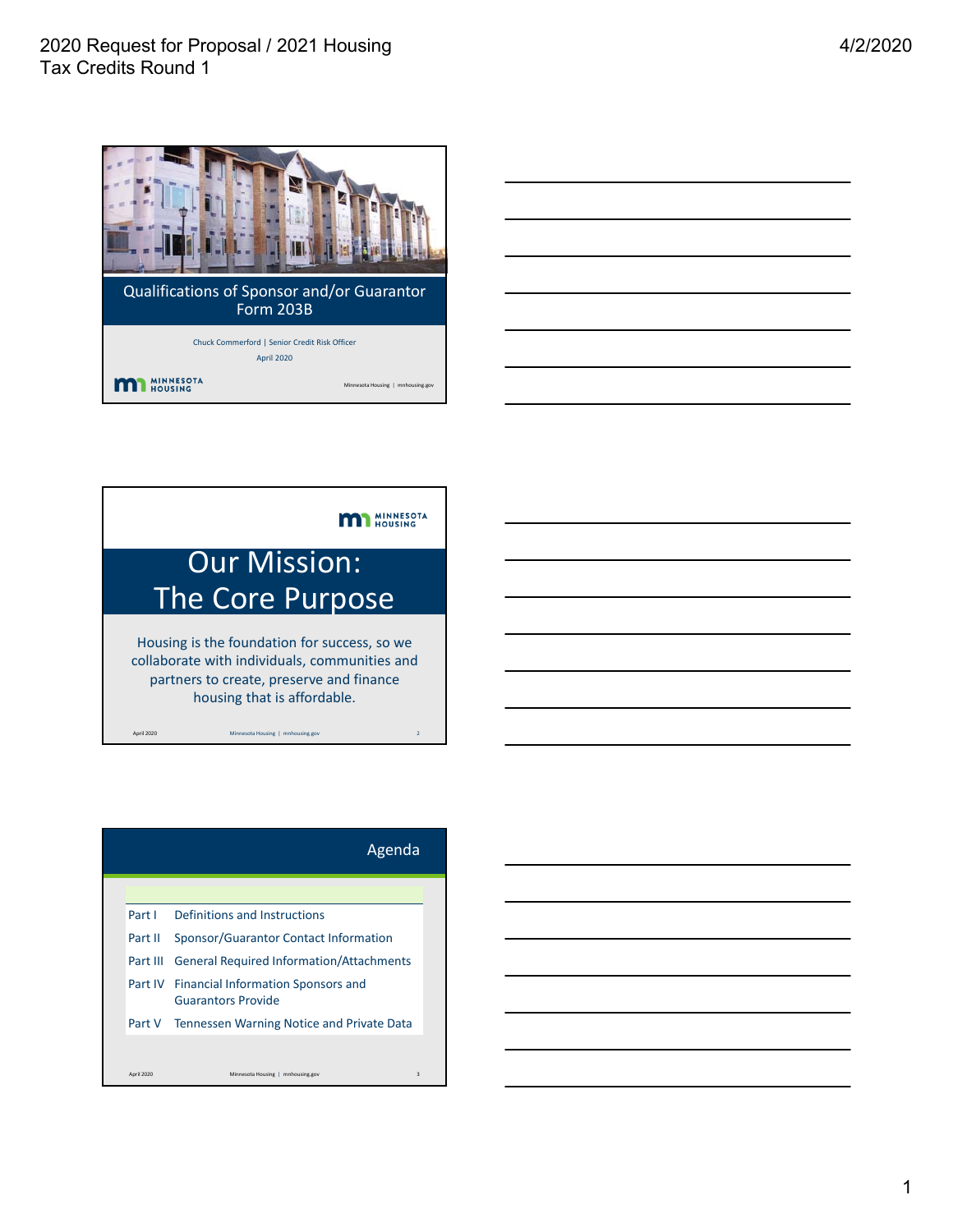# 2020 Request for Proposal / 2021 Housing Tax Credits Round 1

|                              |                                                                     | <b>Part I: Definitions</b>                                                                                                                                                                                                                                                                                                   |
|------------------------------|---------------------------------------------------------------------|------------------------------------------------------------------------------------------------------------------------------------------------------------------------------------------------------------------------------------------------------------------------------------------------------------------------------|
| m                            | <b>MINNESOTA</b><br>HOUSING                                         | Form 203B<br>Qualifications of Sponsor and/or Guarantor                                                                                                                                                                                                                                                                      |
| Definitions and Instructions |                                                                     |                                                                                                                                                                                                                                                                                                                              |
|                              | guarantor in the project's ownership structure, defined as follows: | Submit this completed qualification form and the required attachments listed below for each sponsor and                                                                                                                                                                                                                      |
| ٠                            | making authority over the project.                                  | A sponsor is an individual, legal entity, or nonprofit board of directors who exercises control and decision-                                                                                                                                                                                                                |
| ٠                            | financial capacity within the proposed ownership.                   | A guarantor is an individual, legal entity, or nonprofit board of directors who would be responsible to sign<br>guarantees in loan documents or limited partnership agreements, as applicable. For the purpose of this<br>application, guarantors are also those parties Minnesota Housing will review to determine adequate |
|                              |                                                                     | Refer to Chapter 1 of the Minnesota Housing Multifamily Underwriting Standards for additional details.                                                                                                                                                                                                                       |
|                              |                                                                     |                                                                                                                                                                                                                                                                                                                              |
|                              |                                                                     |                                                                                                                                                                                                                                                                                                                              |



| <b>Sponsor/Guarantor Contact Information</b> |                            |  |  |
|----------------------------------------------|----------------------------|--|--|
| Full Legal Name of Sponsor/Guarantor         |                            |  |  |
| Address                                      |                            |  |  |
| City, State, Zip                             |                            |  |  |
| Website                                      |                            |  |  |
| Contact Person                               | Discuss private data Yo No |  |  |
| Contact Person Email Address/Phone#          |                            |  |  |
| Contact Person (Optional)                    | Discuss private data Yo No |  |  |
| Contact Person Email Address/Phone#          |                            |  |  |

### 4/2/2020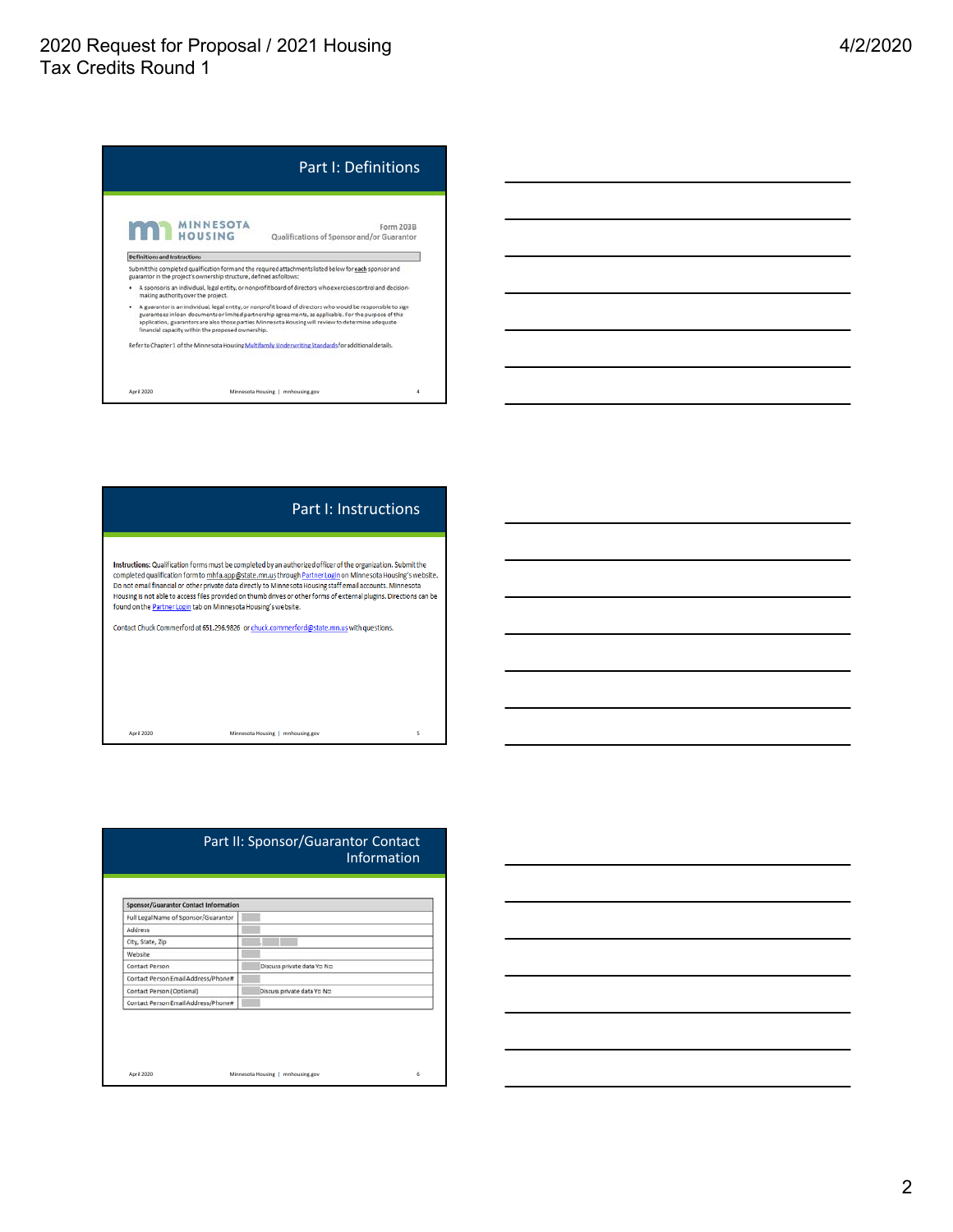## 2020 Request for Proposal / 2021 Housing Tax Credits Round 1



| Is the organization at least S1 percent owned by:<br>A woman or women?<br>b. A person or people of African American, Hispanic, Asian Pacific, Subcontinent Asian | <b>THE Yes III</b> No.                                                                                                  |                                                                                                                                                                                                                                                                                                                                                                                                                                                                                                                                                                                  |
|------------------------------------------------------------------------------------------------------------------------------------------------------------------|-------------------------------------------------------------------------------------------------------------------------|----------------------------------------------------------------------------------------------------------------------------------------------------------------------------------------------------------------------------------------------------------------------------------------------------------------------------------------------------------------------------------------------------------------------------------------------------------------------------------------------------------------------------------------------------------------------------------|
|                                                                                                                                                                  |                                                                                                                         |                                                                                                                                                                                                                                                                                                                                                                                                                                                                                                                                                                                  |
|                                                                                                                                                                  |                                                                                                                         |                                                                                                                                                                                                                                                                                                                                                                                                                                                                                                                                                                                  |
| race or ethnicity, Native American descent, or other community of color?<br>If other, please state:                                                              | <b>Ves</b>                                                                                                              | $\Box$ No                                                                                                                                                                                                                                                                                                                                                                                                                                                                                                                                                                        |
|                                                                                                                                                                  |                                                                                                                         |                                                                                                                                                                                                                                                                                                                                                                                                                                                                                                                                                                                  |
|                                                                                                                                                                  |                                                                                                                         |                                                                                                                                                                                                                                                                                                                                                                                                                                                                                                                                                                                  |
|                                                                                                                                                                  | insured lending programs.<br>D# (if applicable) and unrelated developer entity and/or processing agent (if applicable). | Provide a detailed description of any prior bankruptcy or filed petitions of bankruptcy, assignments for the<br>benefit of creditors, unsatisfied judgements outstanding, any litigation in the last five years, any property<br>foreclosed upon or title given deed in lieu thereof, or circumstances related to ineligibility for any federally<br>5. Provide a list of projects being submitted in connection with this document (e.g., multiple RFP project<br>applications), or that Minnesota Housing is engaged with (e.g., pipeline, refinancing, HTCs, RFAs), including |

### Part IV: Financial Information Sponsors and Guarantors Provide – Individuals

٦

#### Financial Information Sponsors and Guarantors Provide

#### Individuals

- 1. Three years of tax returns, including all schedules and K-1s. Minnesota Housing reserves the right to request<br>IRS Form 4506-T (Request for Transcript of Tax Return)<br>2. Personal credit report, no older than thirty (30)
- 
- 3. Schedules A-E (all in same spreadsheet) (NOTE: Custom formats accepted if all requested information is included):
	-
- 
- 
- m sources<br>
a. Schedule A Multifamily Income Producing Properties (MF IPP-Schedule A)<br>
b. Schedule B Land and Properties under Development (PUD-Schedule C)<br>
c. Schedule C Contingent Liability Schedule (CONT LIAB-Sched
- 
- 4. Documentation of cash and marketable investments (bank and brokerage statements)

April 2020 Minnesota Housing | mnhousing.gov 9